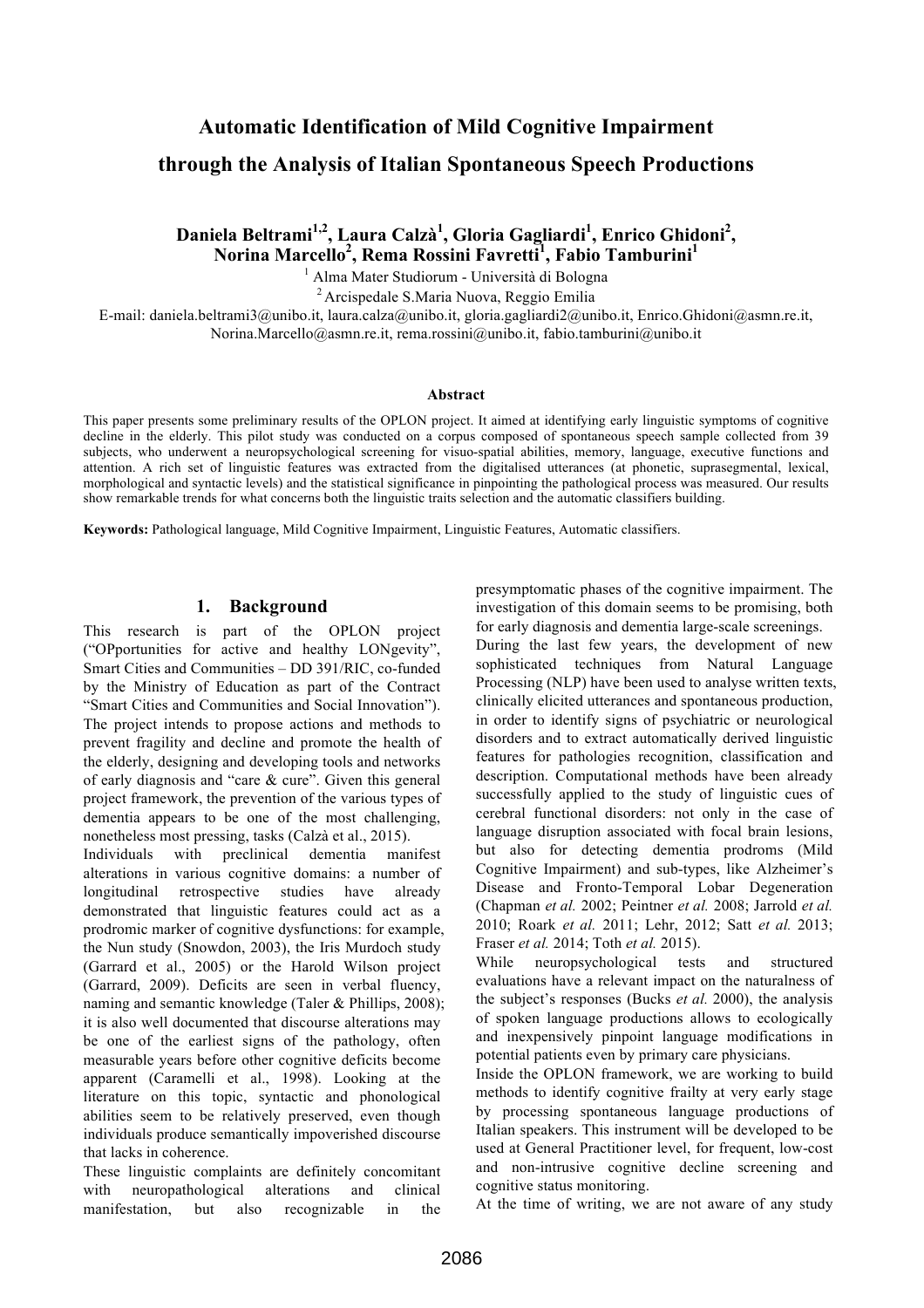specifically devoted to Italian performing a similar kind of automatic analysis: therefore the goal in the short-time is to test the feasibility of this approach in a controlled environment.

### **2. Data collection**

In the whole project we plan to enrol 96 subjects: 48 healthy controls (CON) and 48 subjects with cognitive decline. The sample will be balanced by sex, age (range 50-75) and education (primary school with great intellectual stimulation throughout the life span or junior high school; high school; academic degree).

The cognitive decline refers to two categories:

- 1. Mild Cognitive Impairment (MCI): it causes cognitive changes that are serious enough to be assessed with neuropsychological assessment, but not severe enough to interfere with everyday activities
	- a. amnestic MCI single domain (a-MCI; 16 subjects): patients who show an isolated memory deficit;
	- b. multiple domain MCI (md-MCI; 16 subjects): in these individuals two or more cognitive abilities are affected (memory can be engaged or not).
- 2. Early Dementia (e-D; 16 subjects): these patients are affected by cognitive deficits which partially influence everyday life (however, their Mini Mental State Examination score is equal or greater than 18).

Each subject will undergo a brief neuropsychological screening composed of those traditional tests which seem to be the most sensitive to distinguish between normal subjects and people affected by MCI or dementia (Grober *et al*. 2008; Ismail *et al*. 2010; Velayuhan *et al*. 2014; Tsoi *et al*. 2015): Mini Mental State Examination – MMSE (Folstein *et al*. 1975; Measso *et al*. 1993), Montreal Cognitive Assessment – MoCA (Nasreddine *et al*. 2005; Conti *et al*. 2015), General Practitioners assessment of Cognition – GPCog (Brodaty *et al*. 2002; Pirani *et al*. 2010), Clock Drawing Test – CDT (Freedman *et al*. 1994; Mondini *et al*. 2011), Verbal fluency (phonemic and semantic; Carlesimo *et al*. 1995; Novelli *et al*., 1986). The subjects will also experience the Paired Associate Learning – PAL (subtest of the Cambridge Neuropsychological Test Automated Battery – CANTAB) which seems to be very accurate to detect the very early signs of cognitive decline (Fowler *et al*. 2002; Swainson *et al*. 2001; Blackwell *et al*. 2004; De Jager *et al*. 2005)

These tools measure those abilities that seem to be critical for an early diagnosis of cognitive decline (memory, executive functions, verbal and visuospatial abilities, attention and orientation) and form the base tools for subject classification by the neuropsychologist into one of the three considered classes (CON, MCI, e-D).

will record the spontaneous speech of the subjects during the execution of three tasks, elicited by these input sentences:

- "Describe this picture" (Ciurli *et al*., 1996);
- "Describe your typical working day";
- "Describe the last dream you remember".

This paper presents a pilot, but in our opinion already significant, study on 39 subjects restricting the comparison between controls (20) and MCI subjects (19); distinguishing between these two subject classes is one of the basic goals for the entire project framework.

# **3. Data analysis**

Spontaneous speech samples are recorded in WAV files (44.1KHz, 16 bit) during test sessions. The transcriptions were produced manually from the interviews by using the Transcriber<sup> $1$ </sup> software package. We chose the utterance as the processing unit, defined by using prosodic (mainly intonational) criteria. During the transcription process we annotated also a series of paralinguistic phenomena such as pauses, disfluences, lapsus, etc.

All the utterances were automatically PoS-tagged and syntactically parsed with the dependency model used by the Turin University Linguistic Environment – TULE (Lesmo, 2007), based on the TUT - Turin University TreeBank tagset (Bosco *et al.* 2000) in order to explicit all the morphological, syntactic and lexical information about texts and they were manually checked to remove all the errors introduced by the automatic tagging procedures. In this pilot study we decided to rely on carefully checked linguistic information, at least for transcription-derived features, to avoid any type of interference due to tagging errors.

With regard to the parameters derived from the speech acoustics, we used the "ssvad" Voice Activity Detector proposed by (Mak, Yu, 2014), especially developed for interview speech, to segment the recordings and identify speech vs non-speech regions, and the forced alignment system belonging to the Kaldi-DNN-ASR package<sup>2</sup>, trained on the APASCI Italian Corpus (Angelini *et al.* 1994), for obtaining the temporally aligned phonetic transcriptions needed to compute various rhythmic features.

A multidimensional parameter computation was performed: the system conducts a quantitative analysis of spoken texts, computing rhythmic, acoustic, lexical, morpho-syntactic and syntactic features.

Both linguistic/stylometric indexes proposed in the literature and some new parameters are tested. Table 1 outlines the complete list of the features considered in this study.

Statistically relevant features will be the input for a Machine Learning (ML) classifier. The performance achieved by the system will be evaluated in terms of four metrics: accuracy, precision, recall and F-measure.

 <sup>1</sup> http://trans.sourceforge.net

<sup>2</sup> http://kaldi.sourceforge.net/about.html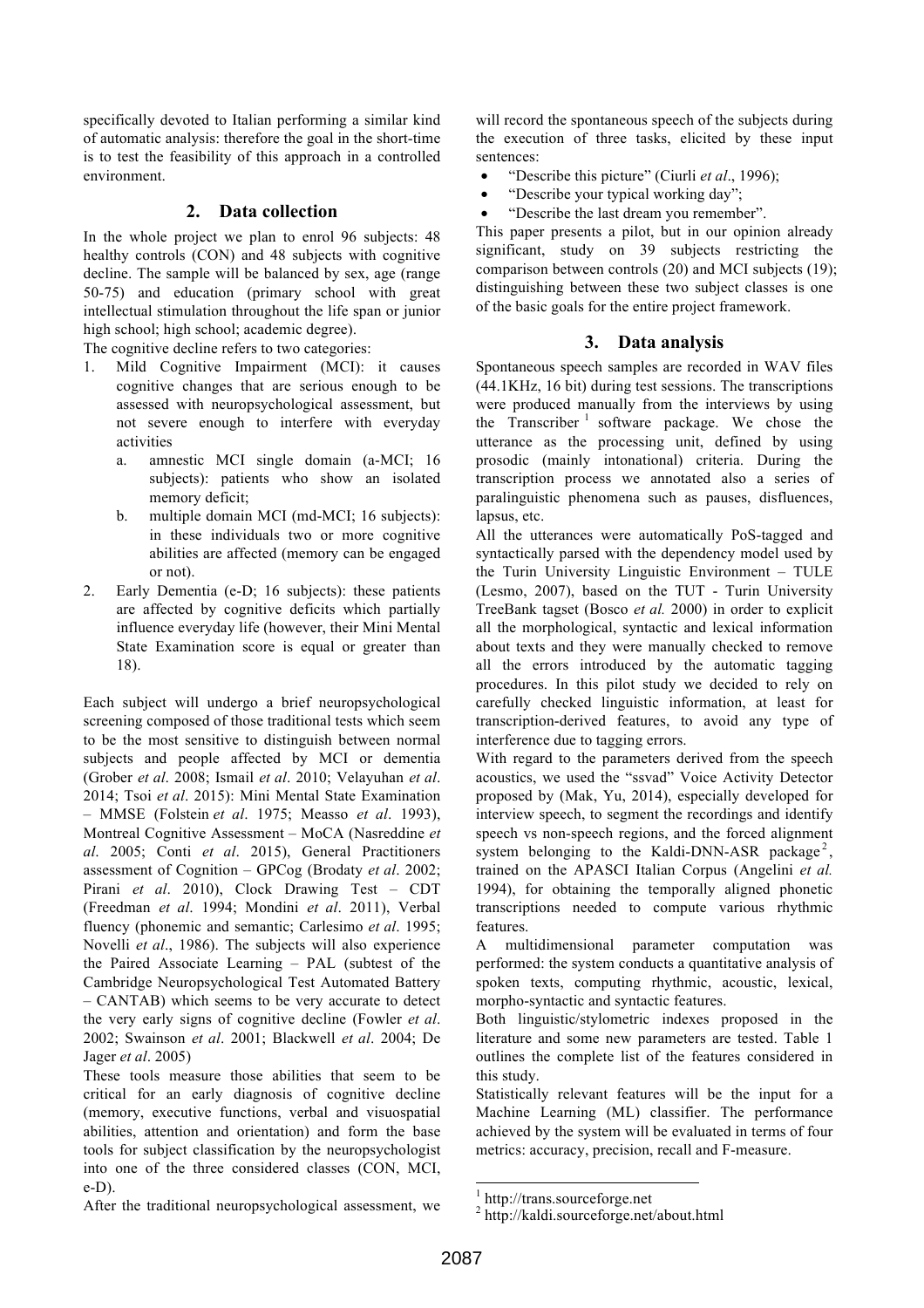| <b>ACOUSTIC FEATURES</b>                                                             |                                                                |                                                                                                                                                                                                                                           |  |
|--------------------------------------------------------------------------------------|----------------------------------------------------------------|-------------------------------------------------------------------------------------------------------------------------------------------------------------------------------------------------------------------------------------------|--|
| <b>Description</b>                                                                   | Label                                                          | <b>References</b>                                                                                                                                                                                                                         |  |
| Silence segments duration: mean, median and Std. Dev.                                | <b>SPE SILMEAN</b><br><b>SPE SILMEDIAN</b><br><b>SPE SILSD</b> | (Satt et al., 2012; Satt et al., 2013)                                                                                                                                                                                                    |  |
| Speech segments duration: mean, median and Std. Dev.                                 | <b>SPE SPEMEAN</b><br><b>SPE SPEMEDIAN</b><br><b>SPE SPESD</b> | (Satt et al., 2012; Satt et al., 2013)                                                                                                                                                                                                    |  |
| Temporal regularity of voiced segment durations                                      | <b>SPE TRVSD</b>                                               | (Satt et al., 2012; Satt et al. 2013)                                                                                                                                                                                                     |  |
| Verbal Rate                                                                          | SPE_VR                                                         | Singh et al., 2001; Roark et al., 2007a;<br>Roark et al., 2011)                                                                                                                                                                           |  |
| <b>Transformed Phonation Rate</b>                                                    | SPE TPR                                                        | (Singh et al., 2001; Roark et al., 2011)                                                                                                                                                                                                  |  |
| <b>Standardized Phonation Time</b>                                                   | <b>SPE SPT</b>                                                 | Singh et al., 2001; Roark et al., 2011)                                                                                                                                                                                                   |  |
| <b>Standardized Pause Rate</b>                                                       | SPE_SPR                                                        | (Singh et al., 2001; Roark et al., 2007a;<br>Roark et al., 2011)                                                                                                                                                                          |  |
| Root Mean Square energy: mean and Std. Dev.                                          | <b>SPE RMSEM</b><br><b>SPE RMSESD</b>                          | (López-de-Ipiña et al., 2013)                                                                                                                                                                                                             |  |
| Pitch: mean and Std. Dev.                                                            | SPE PITCHM<br><b>SPE PITCHSD</b>                               | (López-de-Ipiña et al., 2013)                                                                                                                                                                                                             |  |
| Spectral Centroid: mean and Std. Dev.                                                | SPE SPCENTRM<br>SPE SPCENTRSD                                  | (López-de-Ipiña et al., 2013)                                                                                                                                                                                                             |  |
| Higuchi Fractal Dimension: mean and Std. Dev.                                        | SPE HFractDM<br>SPE HFractDSD                                  | (López-de-Ipiña et al., 2013)                                                                                                                                                                                                             |  |
|                                                                                      | <b>RHYTHMIC FEATURES</b>                                       |                                                                                                                                                                                                                                           |  |
| Percentage of vocalic intervals                                                      | RHY V                                                          | (Ramus et al., 2009)                                                                                                                                                                                                                      |  |
| Std. Dev. of vocalic and consonantal intervals                                       | RHY DeltaV<br>RHY DeltaC                                       | (Ramus et al., 2009)                                                                                                                                                                                                                      |  |
| Pairwise Variability Index, raw and normalized                                       | RHY VnPVI<br>RHY CrPVI                                         | (Grabe & Low, 2002)                                                                                                                                                                                                                       |  |
| Variation coefficient for $\Delta V$ and $\Delta C$                                  | RHY_VarcoV<br>RHY VarcoC                                       | (Dellwo, 2006)                                                                                                                                                                                                                            |  |
|                                                                                      | <b>LEXICAL FEATURES</b>                                        |                                                                                                                                                                                                                                           |  |
| <b>Content Density</b>                                                               | <b>LEX ContDens</b>                                            | (Roark et al., 2011)                                                                                                                                                                                                                      |  |
| Part-of-Speech rate                                                                  | LEX PoS                                                        | (Holmes & Singh, 1996; Bucks et al.,<br>2000; Vigorelli, 2004; Garrard et al.,<br>2005; Thomas et al., 2005; Peintner et<br>al., 2008; Cantos-Gomez et al., 2009;<br>Jarrold et al., 2010; Alegria et al., 2013;<br>Jarrold et al., 2014) |  |
| Reference Rate to Reality                                                            | LEX RefRReal                                                   | (Vigorelli, 2004)                                                                                                                                                                                                                         |  |
| Personal, Spatial and Temporal Deixis rate                                           | LEX PDEIXIS<br><b>LEX SDEIXIS</b><br><b>LEX TDEIXIS</b>        | (March et al., 2006; Cantos-Gomez et<br>al., 2009)                                                                                                                                                                                        |  |
| Relatives pronouns and negative adverbs rate                                         | <b>LEX RPNA</b>                                                |                                                                                                                                                                                                                                           |  |
| Lexical Richness: Type-Token Ratio, W - Brunét's<br>Index and R - Honoré's Statistic | LEX TTR,<br><b>LEX BrunetW</b><br><b>LEX HonoreR</b>           | (Brunét, 1978; Honoré, 1979; Holmes,<br>1992; Holmes & Singh, 1996; Bucks et<br>al., 2000; Thomas et al., 2005)                                                                                                                           |  |
| Action Verbs rate                                                                    | <b>LEX ACTVRB</b>                                              | (Gagliardi, 2014)                                                                                                                                                                                                                         |  |
| Frequency-of-use tagging<br>(De Mauro/Paravia dictionary)                            | LEX DM F                                                       | (De Mauro, 1980; De Mauro, 2000;<br>Barbagli et al., 2014)                                                                                                                                                                                |  |
| Propositional Idea Density                                                           | <b>LEX IDEAD</b>                                               | (Snowdon et al., 1996; Brown et al.,<br>2008; Jarrold et al., 2010; Roark et al.,<br>2011)                                                                                                                                                |  |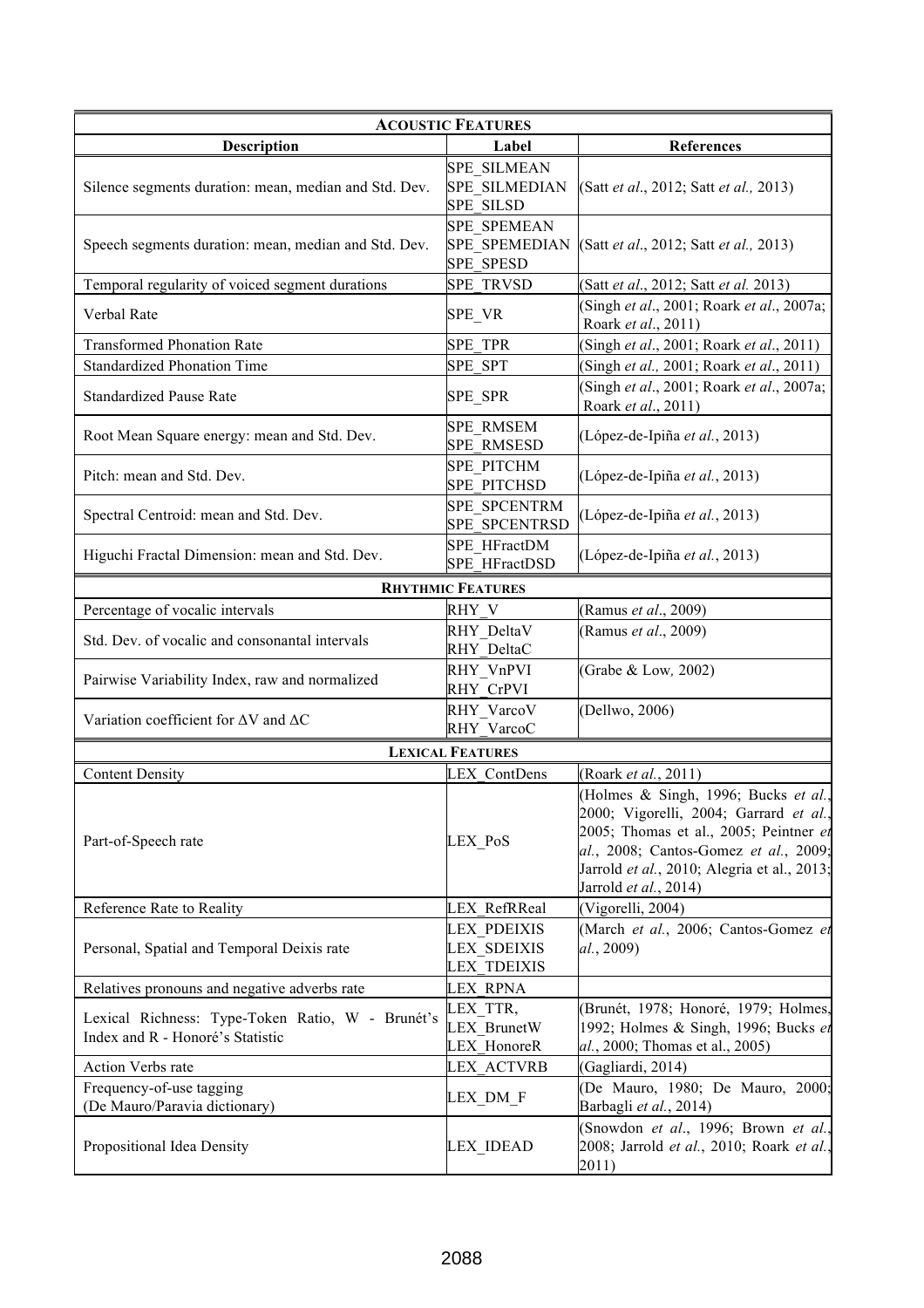| <b>SYNTACTIC FEATURES</b>                                                     |                                                 |                                              |  |
|-------------------------------------------------------------------------------|-------------------------------------------------|----------------------------------------------|--|
| <b>Description</b>                                                            | Label                                           | <b>References</b>                            |  |
| Number of dependent elements linked to the noun,<br>mean and Std. Dev.        | <b>SYN NPLENM</b><br><b>SYN NPLENSD</b>         |                                              |  |
| Global Dependency Distance, mean and Std. Dev.                                | <b>SYN GRAPHDISTM</b><br><b>SYN GRAPHDISTSD</b> | (Roark et al., 2007b; Roark et al.,<br>2011) |  |
| Syntactic complexity                                                          | SYN ISynCompl                                   | (Szmrecsanyi, 2004)                          |  |
| Syntactic embeddedness: maximum depth of the<br>structure, mean and Std. Dev. | <b>SYN MAXDEPTHM</b><br><b>SYN MAXDEPTHSD</b>   |                                              |  |
| Utterance length, mean and Std. Dev.                                          | <b>SYN SLENM</b><br><b>SYN SLENSD</b>           |                                              |  |

Table 1: List of all the features considered in this study.

## **4. Experiments and results**

Statistical significance (p-value  $\leq 0.05$ ) of the features is assessed by using Kolmogorov–Smirnov nonparametric test. We chose such kind of hypothesis testing technique, compared with the T-test or the Wilcoxon-Mann-Whitney test, because of the small size of our corpus.

For each linguistic task, the features having the KS p-value < 0.10 are used as input data for three automatic classifiers available in the Orange Data Mining tool<sup>3</sup> (kNN 3-neighbourgs, Logistic Regression and Neural Network classifiers). The training/test sets are automatically built by the package by random sampling the entire dataset (ratio between training/test sets  $=$ 80/20%), repeating this procedure 20 times.

The statistically relevant features and the classifier performances are summarized in Table 2 for the three different tasks and in Table 3 for all tasks data together.

## **5. Discussion and conclusions**

We are aware that building automatic classifiers using machine learning techniques with such a small amount of data may be dangerous, but we think that some provisional conclusions can indeed be drawn observing these preliminary results.

First of all, the quite good results in classification performances demonstrate that language can play a relevant role in the analysis of cognitive alterations.

Second, we tested the strength of the proposed methodology and, despite the limited dataset, the experiments pinpointed some linguistic features discriminating healthy subjects and MCI patients with a high statistical level of significance.

Looking at the most promising features in the large dataset we considered in this study, it seems that speech features are generally more reliable in distinguishing controls from MCI subjects. In particular Spectral Centroid mean (SPE\_SPCENTRM) and the statistics about speech and silence duration intervals are consistently present as significant features in all tasks. Different lexical and syntactic features plays a role in the various tasks: in particular those measuring the complexity of speech production help to mark the difference between subject groups. Rhythmical features seem not to be so relevant for the studied task.

According to the literature, people presenting a progressive decline in mental abilities showed a subtle linguistic impairment even in the pre-symptomatic stages of the disease. These deficits can be successfully detected using NLP techniques. However, all these approaches are usually developed and trained on well-formed, written texts. Although pathologic language can present some hardships for these algorithms, nowadays automatic systems are sufficiently reliable for these tasks, being already able to distinguish between healthy control and patients with a fair degree of accuracy if properly set up (Roark et al. 2011). Nevertheless more work is needed to adapt these systems to adequately analyse pathologic language, increasing the overall classification performances.

At the time of writing we are finishing the collection of the whole 96 subject's interviews and their manual processing. Future works regard an in depth analysis of the whole corpus verifying the findings presented in this paper and enlarging the analysis adding more features. Moreover, we will compare the obtained results with a completely automatic interview processing (ASR, PoS-tagger, dependency parser and ML classifier) in order to build and evaluate a complete self-contained application to be distributed to General Practitioners in order to perform large-scale screenings.

 <sup>3</sup> http://orange.biolab.si/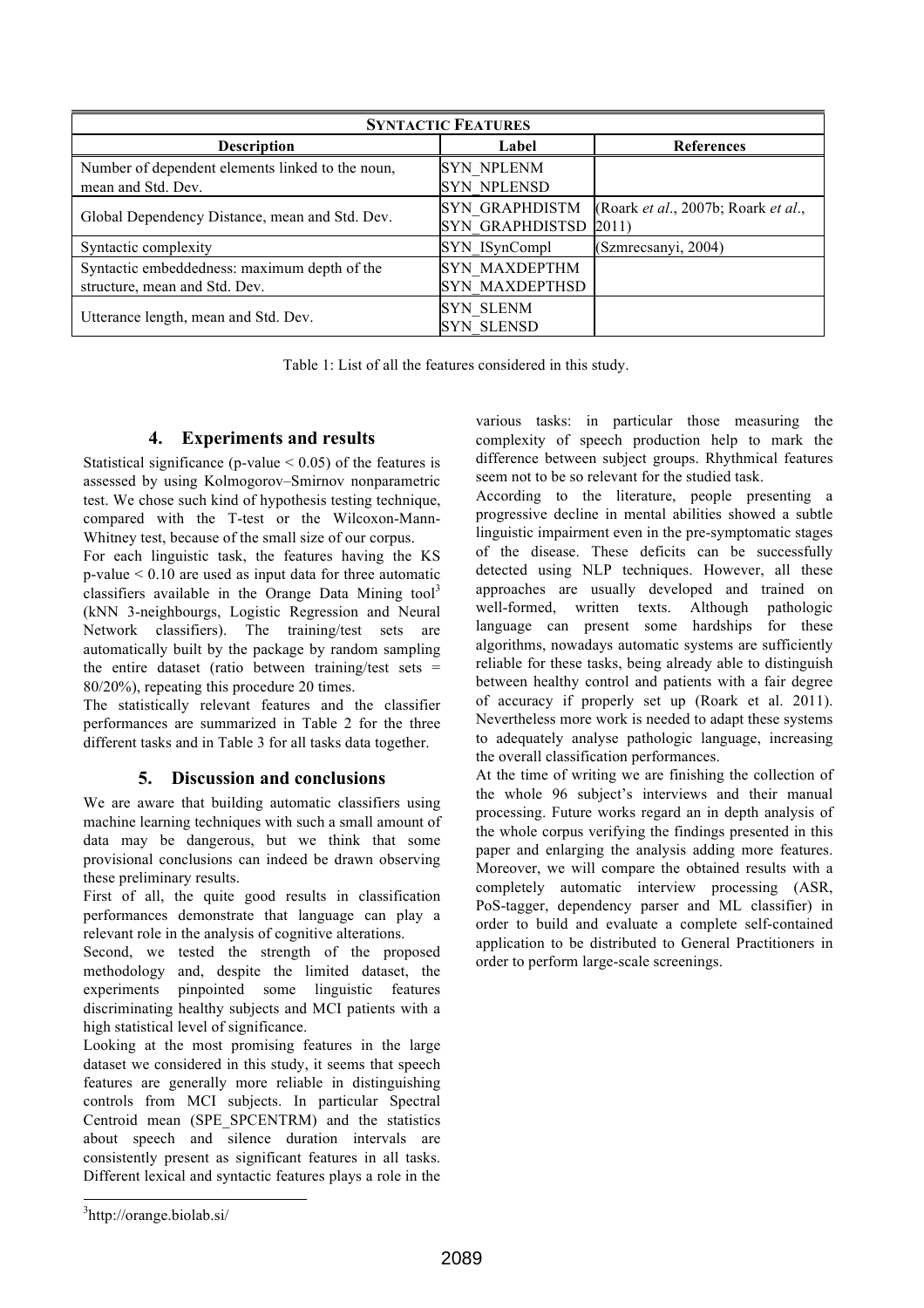| Task "Picture"       |                                                                                      |                  |
|----------------------|--------------------------------------------------------------------------------------|------------------|
|                      |                                                                                      | KS test p-values |
| Significant features | <b>LEX IDEAD</b>                                                                     | $p = 0.046395$   |
|                      | <b>SPE SILSD</b>                                                                     | $p = 0.044344$   |
|                      | LEX PoS ADJ                                                                          | $p = 0.040478$   |
|                      | LEX ContDens                                                                         | $p = 0.022891$   |
|                      | LEX CCW                                                                              | $p = 0.022891$   |
|                      | LEX OCW                                                                              | $p = 0.022891$   |
|                      | <b>SPE TPR</b>                                                                       | $p = 0.021790$   |
|                      | <b>SPE SILMEAN</b>                                                                   | $p = 0.019730$   |
|                      | <b>SPE SILMEDIAN</b>                                                                 | $p = 0.007688$   |
|                      | SPE HFractDSD                                                                        | $p = 0.006161$   |
|                      | <b>SPE SPCENTRM</b>                                                                  | $p = 0.000648$   |
| ML classifiers perf. | kNN: Accuracy = 0.692, Precision = 0.733, Recall = 0.579, F1= 0.647                  |                  |
|                      | LogR: Accuracy = $0.769$ , Precision = $0.727$ , Recall = $0.842$ , F1= <b>0.781</b> |                  |
|                      | NeuN: Accuracy = $0.769$ , Precision = 0.727, Recall = 0.842, F1= 0.781              |                  |

| Task "Working Day"   |                                                                        |                  |
|----------------------|------------------------------------------------------------------------|------------------|
|                      |                                                                        | KS test p-values |
| Significant features | SPE SPEMEAN                                                            | $p = 0.048527$   |
|                      | <b>LEX PoS PREDET</b>                                                  | $p = 0.048527$   |
|                      | <b>SYN MAXDEPTHM</b>                                                   | $p = 0.044344$   |
|                      | SPE HFractDSD                                                          | $p = 0.040478$   |
|                      | SYN ISynCompl                                                          | $p = 0.021790$   |
|                      | <b>SYN GRAPHDISTM</b>                                                  | $p = 0.019730$   |
|                      | <b>SYN SLENM</b>                                                       | $p = 0.019730$   |
|                      | SPE HFractDM                                                           | $p = 0.016965$   |
|                      | <b>SPE SPESD</b>                                                       | $p = 0.016965$   |
|                      | LEX PoS INTERJ                                                         | $p = 0.007688$   |
|                      | <b>SPE SPCENTRM</b>                                                    | $p = 0.002030$   |
| ML classifiers perf. | kNN : Accuracy = 0.619, Precision = 0.634, Recall = 0.562, F1= 0.596   |                  |
|                      | LogR: Accuracy = 0.725, Precision = 0.765, Recall = 0.650, F1= $0.703$ |                  |
|                      | NeuN: Accuracy = 0.719, Precision = 0.769, Recall = 0.625, F1= 0.690   |                  |

| Task "Dream"         |                                                                        |                  |
|----------------------|------------------------------------------------------------------------|------------------|
|                      |                                                                        | KS test p-values |
| Significant features | <b>SPE SPCENTRM</b>                                                    | $p = 0.046395$   |
|                      | <b>SPE SILSD</b>                                                       | $p = 0.046395$   |
|                      | SPE SPT                                                                | $p = 0.024040$   |
|                      | <b>SPE SILMEDIAN</b>                                                   | $p = 0.019730$   |
|                      | SPE TPR                                                                | $p = 0.018767$   |
|                      | SPE SPESD                                                              | $p = 0.009050$   |
|                      | LEX PoS VERB                                                           | $p = 0.006886$   |
|                      | <b>SPE SPR</b>                                                         | $p = 0.002030$   |
|                      | <b>SPE SPEMEDIAN</b>                                                   | $p = 0.001910$   |
|                      | <b>SPE SPEMEAN</b>                                                     | $p = 0.000531$   |
| ML classifiers perf. | kNN: Accuracy = 0.712, Precision = 0.736, Recall = 0.662, F1= 0.697    |                  |
|                      | LogR: Accuracy = 0.750, Precision = 0.738, Recall = 0.775, F1= $0.756$ |                  |
|                      | NeuN: Accuracy = 0.743, Precision = 0.767, Recall = 0.700, F1= 0.744   |                  |

Table 2: Statistically significant features (Komolgorov-Smirnov test) and automatic classifiers performances for the different tasks considered in this study.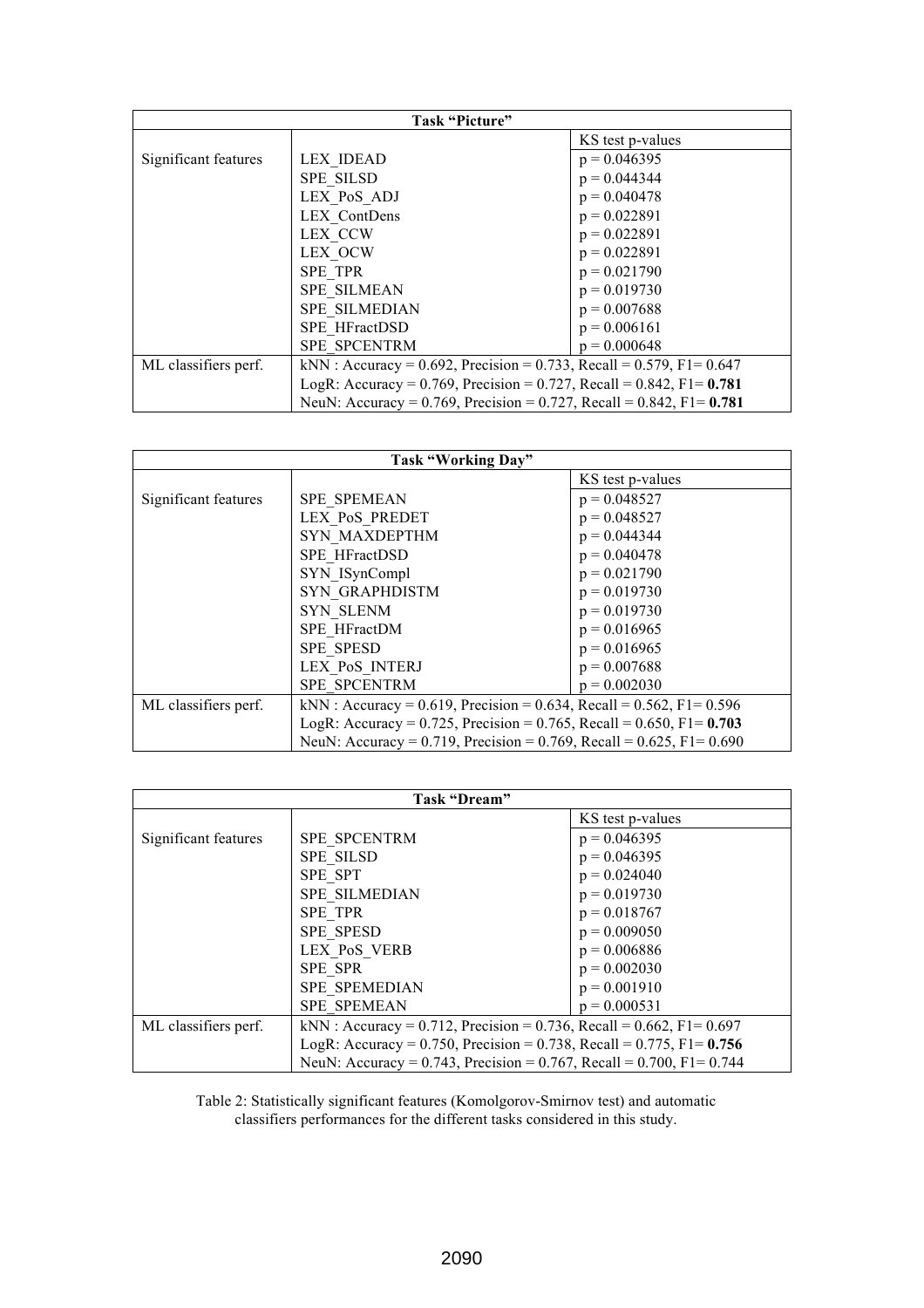| All tasks data together |                                                                                 |                  |
|-------------------------|---------------------------------------------------------------------------------|------------------|
|                         |                                                                                 | KS test p-values |
| Significant features    | LEX PoS VERB                                                                    | $p = 0.028823$   |
|                         | <b>SYN_SLENM</b>                                                                | $p = 0.014911$   |
|                         | SPE VR                                                                          | $p = 0.012840$   |
|                         | SYN GRAPHDISTM                                                                  | $p = 0.004522$   |
|                         | SPE RMSEM                                                                       | $p = 0.003460$   |
|                         | SPE SPT                                                                         | $p = 0.001161$   |
|                         | SPE HFractDM                                                                    | $p = 0.000508$   |
|                         | SPE SPEMEDIAN                                                                   | $p = 0.000418$   |
|                         | <b>SPE SPR</b>                                                                  | $p = 0.000330$   |
|                         | SPE HFractDSD                                                                   | $p = 0.000196$   |
|                         | <b>SPE SILMEAN</b>                                                              | $p = 0.000089$   |
|                         | <b>SPE SPEMEAN</b>                                                              | $p = 0.000066$   |
|                         | <b>SPE SILSD</b>                                                                | $p = 0.000066$   |
|                         | <b>SPE SPESD</b>                                                                | $p = 0.000058$   |
|                         | SPE TPR                                                                         | $p = 0.000041$   |
|                         | SPE SILMEDIAN                                                                   | $p = 0.000016$   |
|                         | <b>SPE SPCENTRM</b>                                                             | $p = 0.000000$   |
| ML classifier perf.     | kNN: Accuracy = 0.721, Precision = 0.727, Recall = 0.708, F1= 0.717             |                  |
|                         | LogR: Accuracy = $0.750$ , Precision = $0.744$ , Recall = $0.766$ , F1= $0.753$ |                  |
|                         | NeuN: Accuracy = $0.760$ , Precision = $0.767$ , Recall = $0.754$ , F1= 0.759   |                  |

Table 3: Statistically significant features (Komolgorov-Smirnov test) and automatic classifiers performances aggregating the different tasks data considered in this study.

#### **6. Bibliographical References**

- Alegria, R., Gallo, C., Bolso, M., dos Santos, B., Prisco, C.R., Bottino, C., Nogueira, M.I.(2013). Comparative study of the uses of grammatical categories: adjectives, adverbs, pronouns, interjections, conjunctions, and prepositions in patients with Alzheimer's disease. In *Alzheimer's & Dementia: The journal of the Alzheimer's Association*, 9(4): 882.
- Angelini, B., Brugnara, F., Falavigna, D., Giuliani, D., Gretter, R., Omologo, M. (1994). Speaker Independent Continuous Speech Recognition Using An Acoustic-Phonetic Italian Corpus, In *Proc. of ICSLP94*, 1391-1394.
- Barbagli, A., Lucisano, P., Dell'Orletta, F., Montemagni, S., Venturi, G. (2014). Tecnologie del linguaggio e monitoraggio dell'evoluzione delle abilità di scrittura nella scuola secondaria di primo grado. InBasili, R., Lenci, A., Magnini, B. (eds)*, Proceeding of the First Italian Conference on Computational Linguistics (CLiC-IT 2014)*, 23–27.
- Blackwell, A.D., Sahakian, B.J., Vesey, R., Semple, J., Robbins, T.W., Hodges, J.R., (2004). Detecting dementia: novel neuropsychological markers of preclinical Alzheimer's disease. In: *Dementia and Geriatric Cognitive Disorders*, 17, 42-48.
- Bosco, C., Lombardo, V., Vassallo, D., Lesmo, L. (2000). Building a Treebank for Italian: a data-driven annotation schema. In *Proc. of LREC-2000*, Athens.
- Brodaty, H., Pond, D., Kemp, N.M., Luscombe, G., Harding, L., Berman, K., Hupper, F.A. (2002). The

GPCOG: a new screening test for dementia designed for general practice. In: *Journal of the American Geriatrics Society*, 5, 530-534.

- Brown, C., Snodgrass, T., Kemper, S.J., Herman, R., Covington, M.A. (2008). Automatic measurement of Propositional Idea Density from Part-of-Speech Tagging. In *Behavior Research Methods*, 40(2): 540–545.
- Brunet, E. (1978). *Le Vocabulaire de Jean Giraudoux. Structure et Evolution*. Geneve: Slatkine.
- Bucks, R.S., Singh, S., Cuerden, J.M., Wilcock, G.K. (2000). Analysis of spontaneous, conversational speech in dementia of Alzheimer type: Evaluation of an objective technique for analysing lexical performance. In *Aphasiology*, 14(1): 71–91.
- Calzà, L., Beltrami, D., Gagliardi, G., Ghidoni, E., Marcello, N., Rossini Favretti, R., Tamburini, F. (2015). Should we screen for cognitive decline and dementia? In *Maturitas,* 82(1), 28-35.
- Cantos-Gòmez, P. (2009). Featuring linguistic decline in Alzheimer's disease: A corpus-based approach. In Mahlberg, M., Gonzàlez Dìaz, V., Smith, C. (eds.), *Proc. of the Corpus Linguistics Conference 2009 (CL2009)*.
- Caramelli, P., Mansur, L., Nitrini, R. (1998). Language and communication disorders in dementia of the Alzheimer type. In Stemmer, B., Whitaker, H.A. (eds.) *Handbook of neurolinguistics*, 463–473.
- Carlesimo, G. A., Caltagirone, C., Fadda, L., Gainotti, G., Gallassi, R., Lorusso, S., Marfia, G., Marra, C., Parnetti, L. (1995). Batteria per la valutazione del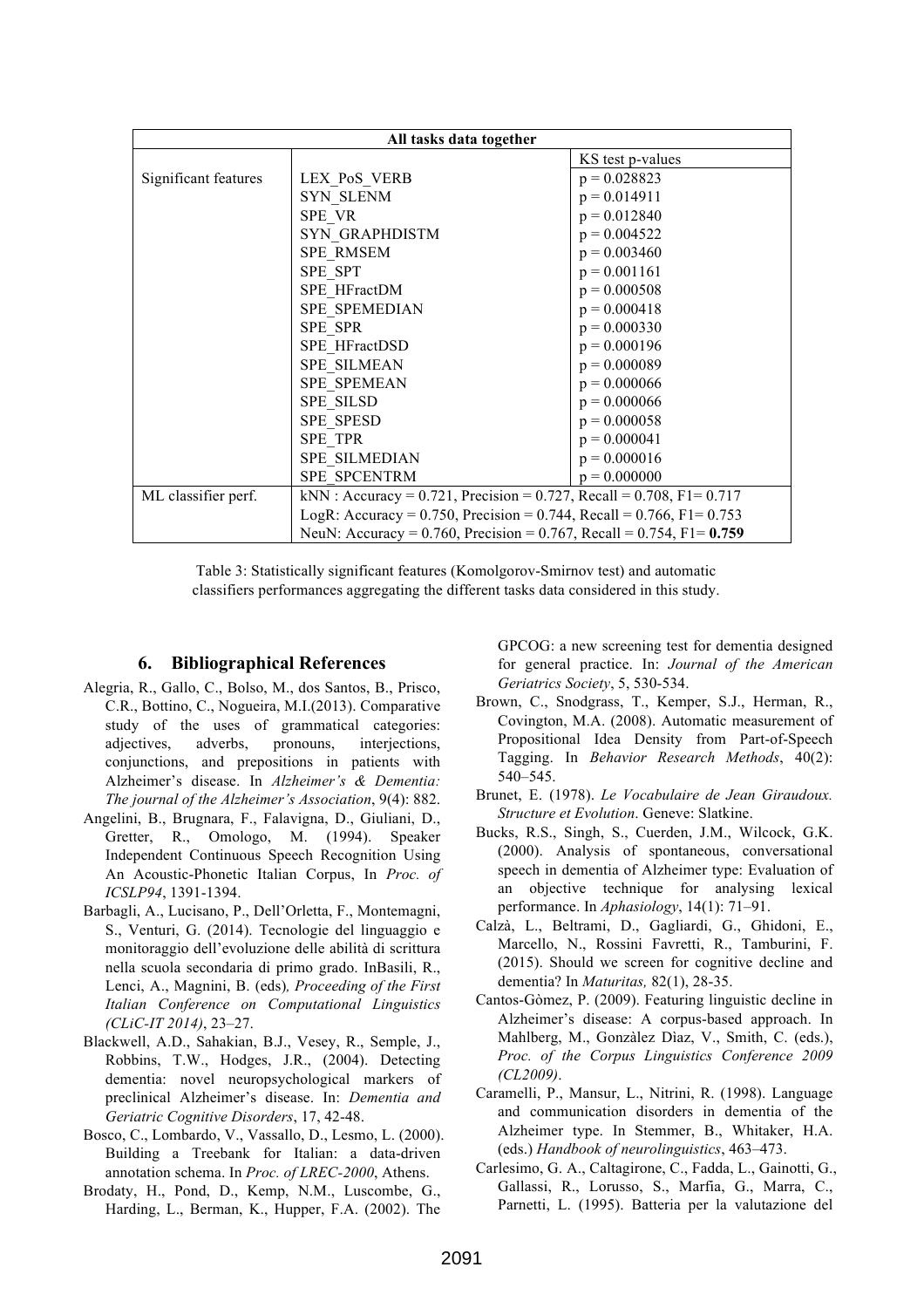deterioramento mentale (parte II): standardizzazione ed affidabilità diagnostica nell'identificazione di pazienti affetti da sindrome demenziale. In: *Archivio di Psicologia, Neurologia e Psichiatria*, 56(4), 471-488.

- Chapman, S.B., Zientz, J., Weiner, M.F., Rosenberg, R.N., Frawley, W.H., Burns, M.H. (2002). Discourse changes in early Alzheimer disease, Mild Cognitive Impairment, and normal aging. In *Alzheimer Disease & Associated Disorders*, 16(3), 177–186.
- Ciurli, P., Marangolo, P., Basso, A. (1996). Esame del Linguaggio – II. Giunti Organizzazioni Speciali. Firenze.
- Conti, S., Bonazzi, S., Laiacona, M., Masina, M., Vanelli Coralli, M. (2015). Montreal Cognitive Assessment (MoCA) – Italian version: regression based norms and equivalent scores. In: *Neurological Science*, 26, 209-214.
- De Jager, C.A., Blackwell, A.D., Budge, M.M., Sahakian, B.J. (2005). Predicting cognitive decline in healthy older adults. In: *American Journal of Geriatric Psychiatry*, 13(8), 735-740.
- Delwo, V. (2006). Rhythm and speech rate: a variation coefficient for deltaC. In Karnowski, P., Szigeti, I. (eds.), *Language and Language-Processing*, Frankfurt am Main: Peter Lang, 231-241.
- De Mauro, T. (1980). *Guida all'uso delle parole*. Editori Riuniti.
- De Mauro, T. (2000). *Il dizionario della lingua italiana*. Paravia.
- Elvevåg, B., Garrard, P. (2014). Language, Computer and Cognitive Neuroscience, *Cortex*, 55.
- Folstein, M. F., Folstein, S., E., McHugh, P. R. (1975) "Mini-Mental state". A practical method for grading the cognitive state of patients for the clinician*, Journal of psychiatric research*, 12(3),189-198
- Fowler, K.S., Saling, M.M., Conway, E.L., Semple, J., Louis, W.J., (2002). Paired associate performance in the early detection of DAT. In: *Journal of the International Neuropsychological Society*, 8, 58-71.
- Fraser, K.C., Meltzer, J.A., Graham, N.L., Leonard, C., Hirst, G., Black, S.E., Rochon, E. (2014). Automated classification of Primary Progressive Aphasia subtypes from narrative speech transcripts, Cortex, 55, 43-60.
- Freedman, M., Leach, L., Kaplan, E. (1994). *Clock-drawing: a neuropsychological analysis*. New York, NY: Oxford University Press.
- Gagliardi, G. (2014). *Validazione dell'ontologia dell'azione IMAGACT per lo studio e la diagnosi del Mild Cognitive Impairment*. Tesi di dottorato, Università degli Studi di Firenze.
- Garrard, P. (2009). Cognitive archaeology: Uses, methods, and results. *Journal of Neurolinguistics*, 22(3), 250– 265.
- Garrard, P., Maloney, L.M., Hodges, J.R., Patterson, K. (2005). The effects of very early Alzheimer's disease on the characteristics of writing by a renowned author. In *Brain*, 128: 250–260.
- Grabe, E., Low, E.L. (2002). Durational variability in speech and the rhythm class hypothesis. In: Gussenhoven, C., Warner, N. (eds), *Papers in Laboratory Phonology 7*, Berlino: Mouton de Gruyter, 515-546.
- Grober, E., Hall, C. H., Lipton, R. B., Zonderman, A. B., Resnick, S. M., Kawas, C. (2008). Memory impairment, executive dysfunction, and intellectual decline in preclinical Alzheimer's disease. In: *Journal of the International Neuropsychological Society*, 14 (2), 266-278.
- Holmes, D.I. (1992). A stylometric analysis of mormon scripture and related texts*.* In *Journal of the Royal Statistical Society. Series A (Statistics in Society)*, 155(1): 91–120.
- Holmes, D.I., Singh, S. (1996). A stylometric analysis of conversational speech of aphasic patients. In *Literary and Linguistic Computing*, 11(3): 133–140.
- Honoré, A. (1979). Some simple measures of richness of vocabulary. In *Association of Literary and Linguistic Computing Bulletin*, 7: 172–177.
- Ismail, Z., Rajji, T. K., Shulman, K. I. (2010). Brief cognitive screening instruments: an update. In: *International Journal of Geriatric Psychiatry*, 25 (2), 111-120.
- Jarrold, W.L., Peintner, B., Yeh, E., Krasnow, R., Javitz, H.S., Swan, G.E. (2010). Language Analytics for Assessing Brain Health: Cognitive Impairment, Depression and Pre-symptomatic Alzheimer's Disease. In Yao, Y. *et al.* (eds.)*, Brain Informatics: International Conference* (BI 2010), 299–307.
- Jarrold, W.L., Peintner, B., Wilkins, D., Vergryi, D., Richey, C., Gorno-Tempini, M.L., Ogar, J. (2014). Aided Diagnosis of Dementia Type through Computer-Based Analysis of Spontaneous Speech. In Resnik, P., Resnik,R., Mitchell, M. (eds), in: *Proc. of the Workshop on Computational Linguistics and Clinical Psychology: From Linguistic Signal to Clinical Reality*, ACL - Association for Computational Linguistics, 27–37.
- Lehr, M., Prud'hommeaux, E., Shafran, I., Roark, B. (2012). Fully Automated Neuropsycological Assessment for Detecting Mild Cognitive Impairment. In *Proc. InterSpeech 2012*, Portland (OR).
- Lesmo, L. (2007). Il parser basato su regole del Gruppo NLP dell'Università di Torino. In *Intelligenza Artificiale*, IV(2), 46–47.
- López-de Ipiña, K., Alonso, J.B., Travieso, C.M., Solé-Casals, J., Egiraun, H., Faundez-Zanuy, M., Ezeiza, A., Barroso, N., Ecay-Torres, M., Martinez-Lage, P., Martinez de Lizardui, U. (2013). On the selection of non-invasive methods based on speech analysis oriented to automatic Alzheimer disease diagnosis. In *Sensors*, 13: 6730–6745.
- Mak, M.W. Yu, H.B. (2014). A Study of Voice Activity Detection Techniques for NIST Speaker Recognition Evaluations, In *Comp. Sp. & Lang.*, 28:1, 295-313.
- March, E.G., Wales, R., Pattison, P. (2006). The uses of nouns and deixis in discourse production in